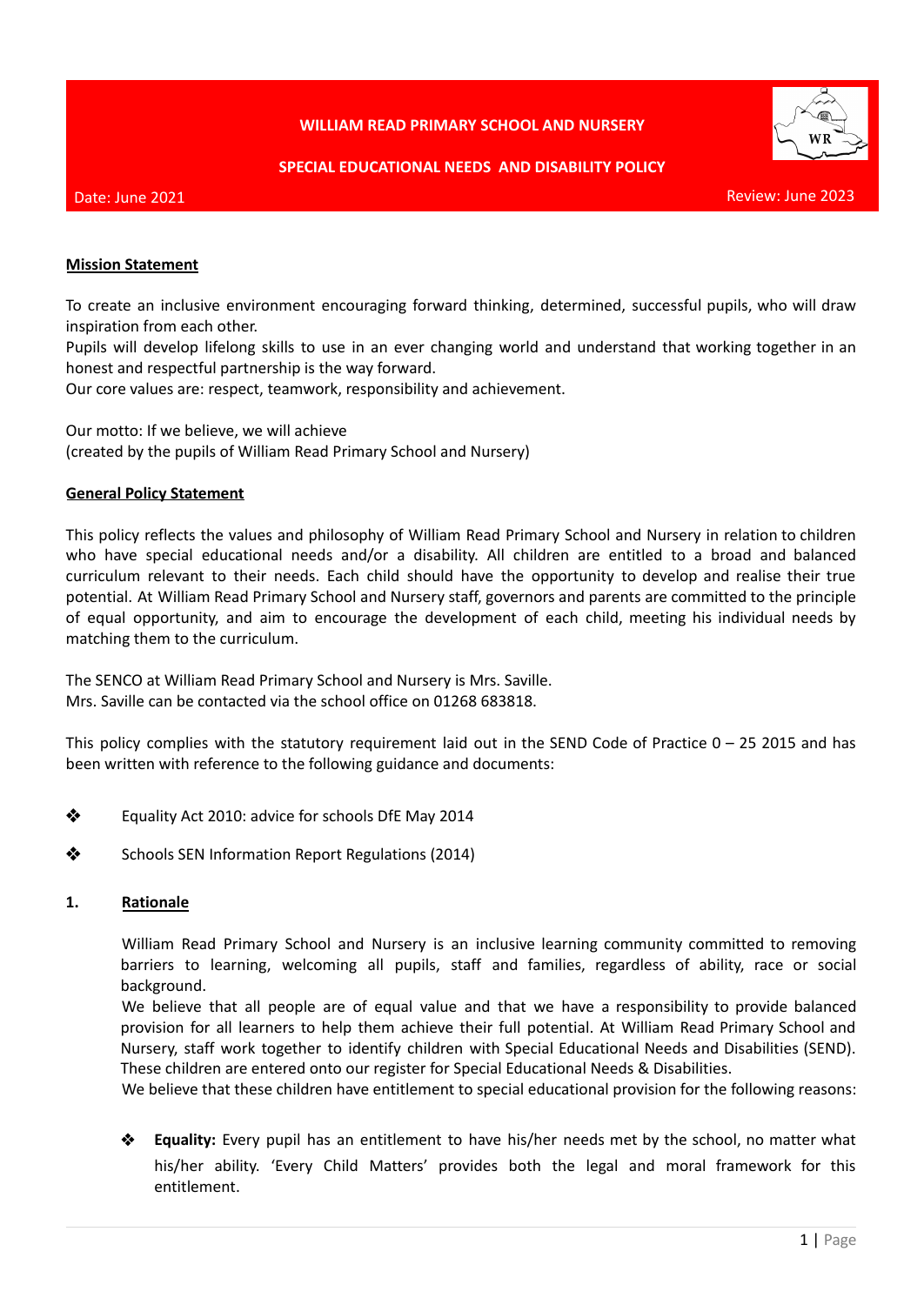- ❖ **Improved learning:** Children with SEND enrich our school community. Many of our children with specific difficulties e.g. dyslexia have other areas of strength which need to be celebrated. Removing barriers to specific difficulties emancipates learners to achieve their potential in all other areas.
- ❖ **Raised achievement:** All children have an entitlement to reach their full potential. It is essential that

the learning for these children is appropriate to their individual levels in order to raise their achievement to the full extent of their abilities. Staff have a responsibility to have a high expectation of children with SEND, combined with a responsibility to adequately differentiate to meet the specific needs of children in our school community.

- ❖ **Providing inspirational role models:** Children with special educational needs or disabilities often have to overcome enormous barriers to learning. Teachers work hard to praise progress in individuals which is often celebrated in class and assemblies. Many children with SEND have highly developed strengths in other areas. William Read Primary School and Nursery actively encourages these children to develop skills in other areas and provides opportunities for these children to shine.
- ❖ **Investment in the future:** It is crucial to devise an effective identification policy for children with special educational needs which seeks to address those needs, so that these children can be the very best they can be, both now and in the future.

# **2. Aims**

Our school is an inclusive school. We continue to have a strong reputation within the local community as being a school which welcomes any child with special needs, regardless of the degree of difficulties presented. The SENCo works closely with pre- school providers and the educational psychologist, ensuring that children starting school with special educational needs and/or a disability have individualised provision from their first day; the same is true of children with Special Educational Needs and/or a disability who move to our school from other schools. Liaison between pre-school providers, parents and the SENCo often begins when the children are as young as three. In addition we aim

- ❖ To provide equal access to the National Curriculum and to plan for and provide a curriculum which is accessible to all the needs of the pupils.
- ❖ To raise staff awareness of the needs to differentiate work effectively and to provide regular training, coaching and development for all staff.
- ❖ To establish good home school communication.
- ❖ To involve the pupil wherever possible in the planning and target setting of his/her programme of work.
- ❖ To monitor and review individual needs regularly, and to maintain clear records of any action taken.
- $\clubsuit$  To review needs and provision termly for budgeting, planning and resourcing for SEND.

# **3. Definitions**

# **Definitions of Special Educational Needs and disabilities (SEND) taken from section 20 of the Children and Families Act 2014.**

A child or young person has SEND if they have a learning difficulty or disability which calls for special educational provision to be made for them. A child of compulsory school age or a young person has a *learning difficulty or disability if they:*

- a) have a significantly greater difficulty in learning than the majority of others of the same age; or
- b) have a disability which prevents or hinders them from making use of educational facilities of a kind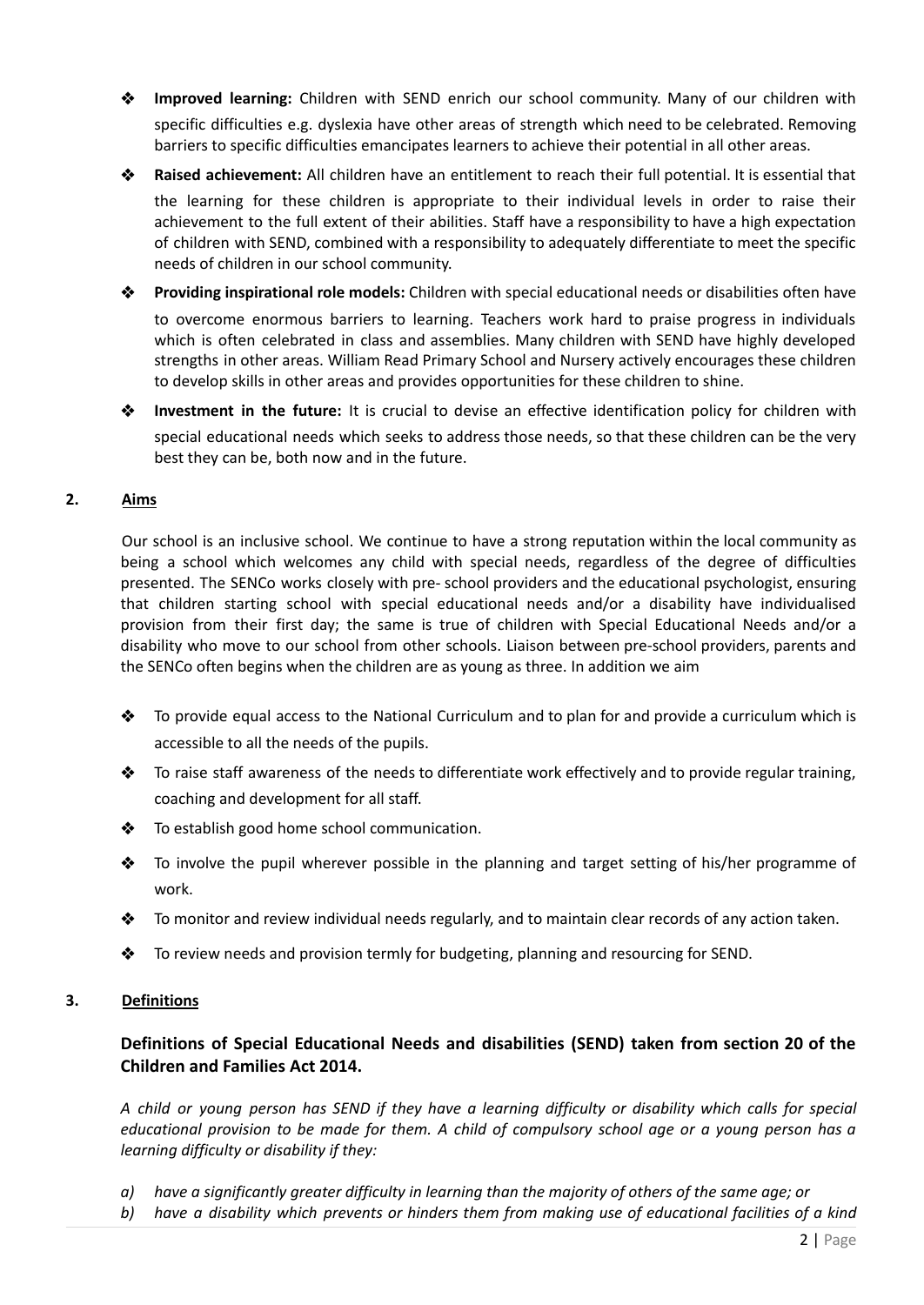*generally provided for others of the same age in mainstream schools or mainstream post-16 institutions. Children must not be regarded as having a learning difficulty solely because the language or form of language of their home is different from the language in which they will be taught.*

The school has close links with all the agencies that are involved in a child's education and welfare. If necessary, help and advice can be given by a Speech and Language Therapist, Educational Psychologist, counselling service, School Nurse and a small number of specialist teachers ( Visually impaired, Hearing Impaired and physical and neurological impaired).

At William Read Primary School and Nursery the families of children who have Special Educational Needs and Disabilities are involved at every step, and kept fully informed either through written reports, home-school books and telephone conversations. We have an open door policy where parents can call in and speak to the SENCo or if unavailable, they can request a call from the SENCo. We understand that parents are sometimes very worried about their child's development, and staff are always available to discuss concerns as they arise. We pride ourselves on our relationships with families; it is very important to us that we are seen as approachable, with a shared focus on achieving the best for each child.

# **4. Identification and Monitoring**

A Special Educational Needs & Disabilities Register is updated and monitored regularly by the SENCo. In order to identify children with SEND throughout the school a range of measures are undertaken;

- ❖ Liaison with pre-school providers/E.P for reception children
- ❖ Discussion with the range of adults involved with a particular child specifically the class teacher and LSAs
- ❖ Observation by teaching staff, LSAs, club leaders etc.
- ❖ Analysis of whole school assessment data as part of the school assessment cycle-SENCo to formally meet with the Headteacher and class teacher to discuss progress and attainment.
- ❖ Evidence of pupil work or performance
- ❖ Discussion with parents
- ❖ Initially, a range of low level interventions are employed (increased time 1:1 reading, additional LSA support for numeracy, etc.) for a specified period to help monitor progress in identified areas to assess if longer term provision is needed.

If longer term provision is needed, a child is entered on the Special Educational and Disabilities Needs Support register. There are a range of interventions available across all areas of need, some taking place in the classroom, some in small groups which are withdrawn from the class – as appropriate to the needs of the intervention and the needs of the children.

Interventions are reviewed termly generating provision maps which are collaborative documents between the staff, children and parents.

# **5. The role of the SENCo**

At William Read Primary School and Nursery, we recognise the necessity for all staff to be involved in identifying, encouraging and providing for the needs of children with special educational needs. However, we also recognise that having a named person with specific responsibility will ensure that the issue is kept in the forefront of staff consciousness. The person responsible for co-ordinating provision for children with Special Educational Needs and/or a disability is known as the SENCo. In William Read Primary School and Nursery, the SENCo is Heather Saville.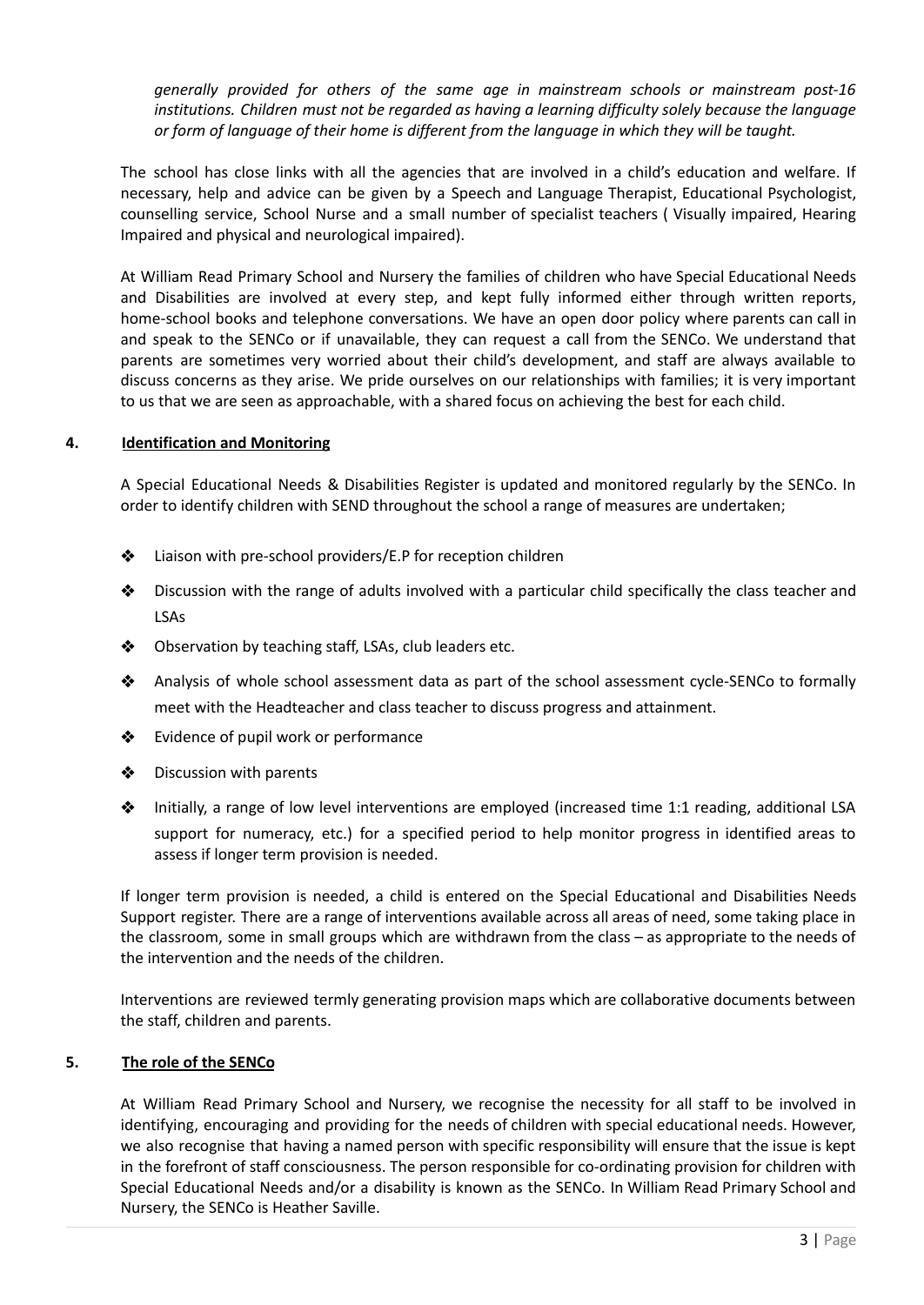The SENCo plays an important role in reminding the SLT, teaching staff, non-teaching staff, club leaders etc. of their responsibilities. This also includes our peripatetic staff such as music tutors and sports coaches, which is particularly relevant for the child with health difficulties.

The SENCo keeps abreast of issues relating to 'SEND' pupils, bringing these to the attention of appropriate staff as necessary and acting as a point of reference for colleagues who need assistance, advice etc.

The SENCo is responsible for maintaining the SEND register. However, class teachers review the progress of all children regularly and children on SEND register every term. The SENCo works with the LSAs providing opportunities to share concerns over individual children, or to give feedback on progress made – this is fed into any review held.

For those children placed on the Special Needs & Disability Support Register an Individual Provision Map is written.

This is a short printed document that describes the child's primary needs and details interventions that will be used over the following term. Depending on reviews, children may be taken off the register. Ideally, a short well-focussed intervention in school will mean the child may not stay on the register. The key trigger for further action and concern is lack of progress or specific difficulty in a key area.

### Identification and Assessment of Pupils with Special Educational Needs

All children with SEND are identified and assessed as early as possible.

In the case of bilingual children who may have SEND, the school will endeavour to obtain an assessment of the child in their first language via EMTAS (Ethnic Minority and Traveller Achievement Service) and liaise with the parents/carers through an interpreter. (We do not consider that children have learning difficulties solely because their home language is different from English.)

The SEND Code of Practice 2015 recommends a step-by-step graduated response to special needs. Some children, whose needs are more complex or who don't progress after Quality First Teaching and in-class interventions, may need additional support from external specialists working with the child or with the school staff to meet the child's needs. This form of help is known as SEN support and the children are placed on the SEN register for Additional School Intervention. This support might be from an Educational Psychologist, a paediatrician/occupational therapist or a specialist teacher.

In some cases support given at this level may not be enough. When this happens the Local Authority (LA) will consider the need to make a statutory assessment. If it is believed that the child needs more support, then statutory provision will be made by the LA in the form of an Education Health and Care Plan. (EHCP)

# Working with parents

For children placed on the SEND register, the class teacher will meet individually with parents in the early part of a new school year to discuss concerns and ways that children can be helped at home. This initial meeting may take place later in the school year if the child is placed on the register at a later date. Parents then meet the class teacher in February who will update them on progress and finally, in July, will have a meeting with the relevant class teacher again.

Good communication between home and school is key to effective support so teachers and parents or carers need to talk regularly.

# **6. Teaching and Learning Provision**

# **A. Classroom**

The National Curriculum is our starting point for planning and delivering a curriculum that meets the